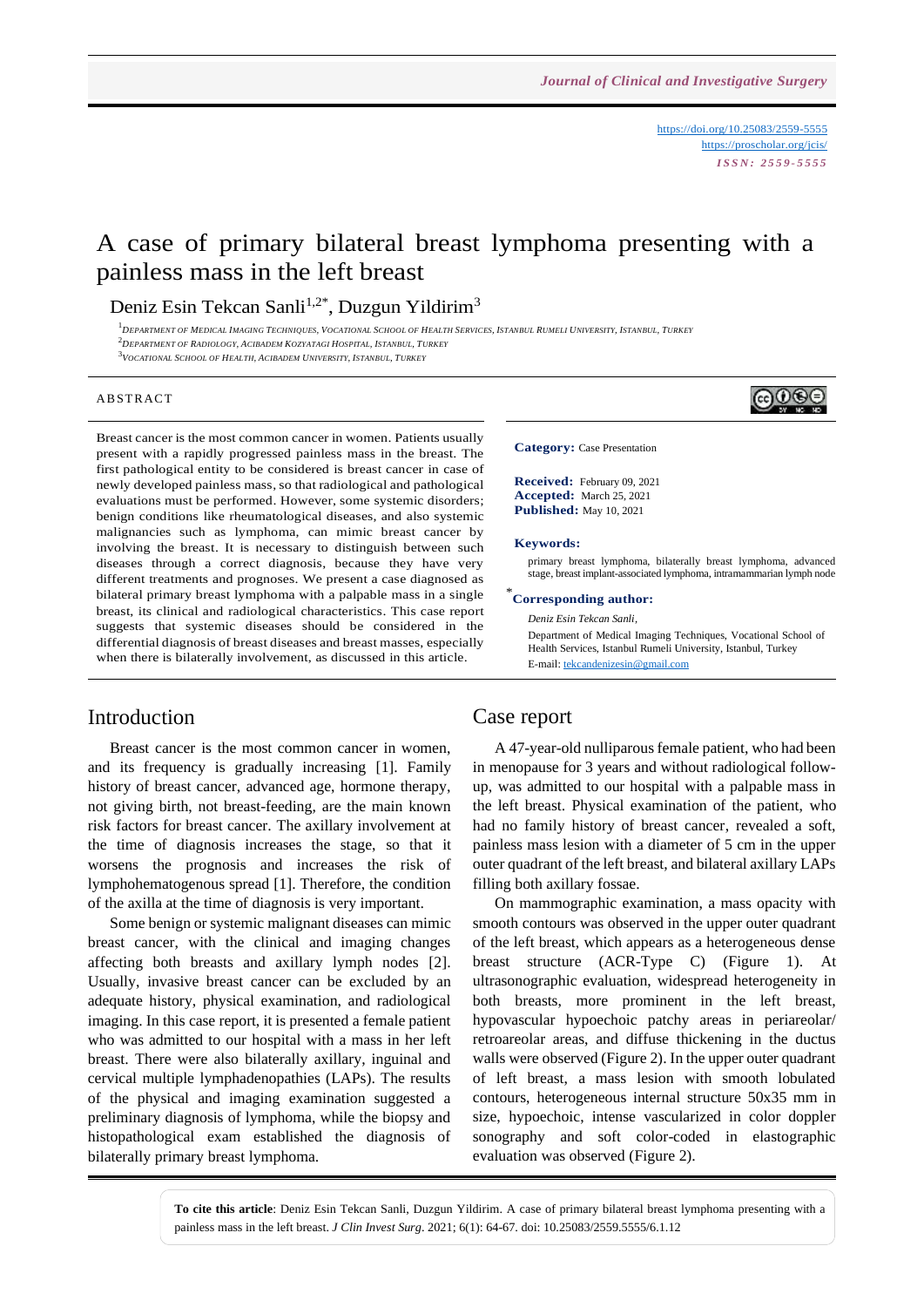

**Figure 1a**. In the heterogeneous dense breast parenchyma, a mass opacity with smooth lobulated contours in the upper outer quadrant of the left breast can be seen.



**Figure 1b**. Note that the mass has a fairly smooth contour, and also note the bilateral axillary LAPs.



**Figure 2a**. Ultrasonographic image of the palpable mass in the left breast (gray scale-dopplerelastography, respectively). The mass lesion in heterogeneous internal structure with smooth lobulated contours shows significant internal blood supply in Doppler sonography, but unlike other malignancies, it shows soft color coding elastographically.



**Figure 2b**. Widespread infiltrative involvement in both breasts and axillary LAPs are shown.

To evaluate the extent of the involvement, the breast MRI was performed for additional foci. In the mass lesion with smooth lobulated contours in the upper outer quadrant of the left breast, it was noted a mild diffusion restriction in diffusion-weighted sections, increased contrast enhancement from the early arterial phases after intravenous contrast agent injection, showing mild wash out in late phase series (Figure 3).



**Figure 3**. In contrast-enhanced dynamic MRI images of the mass in the upper outer quadrant of the left breast, T1W images taken after intravenous contrast injection show that the mass with smooth contours is homogeneously enhanced, it exhibits a markedly increased heterogeneous enhancement pattern that shows a mass tendency in some places. It is noteworthy that the mass shows mild wash-out in late phase-contrast series and has similar morphological features with axillary LAPs.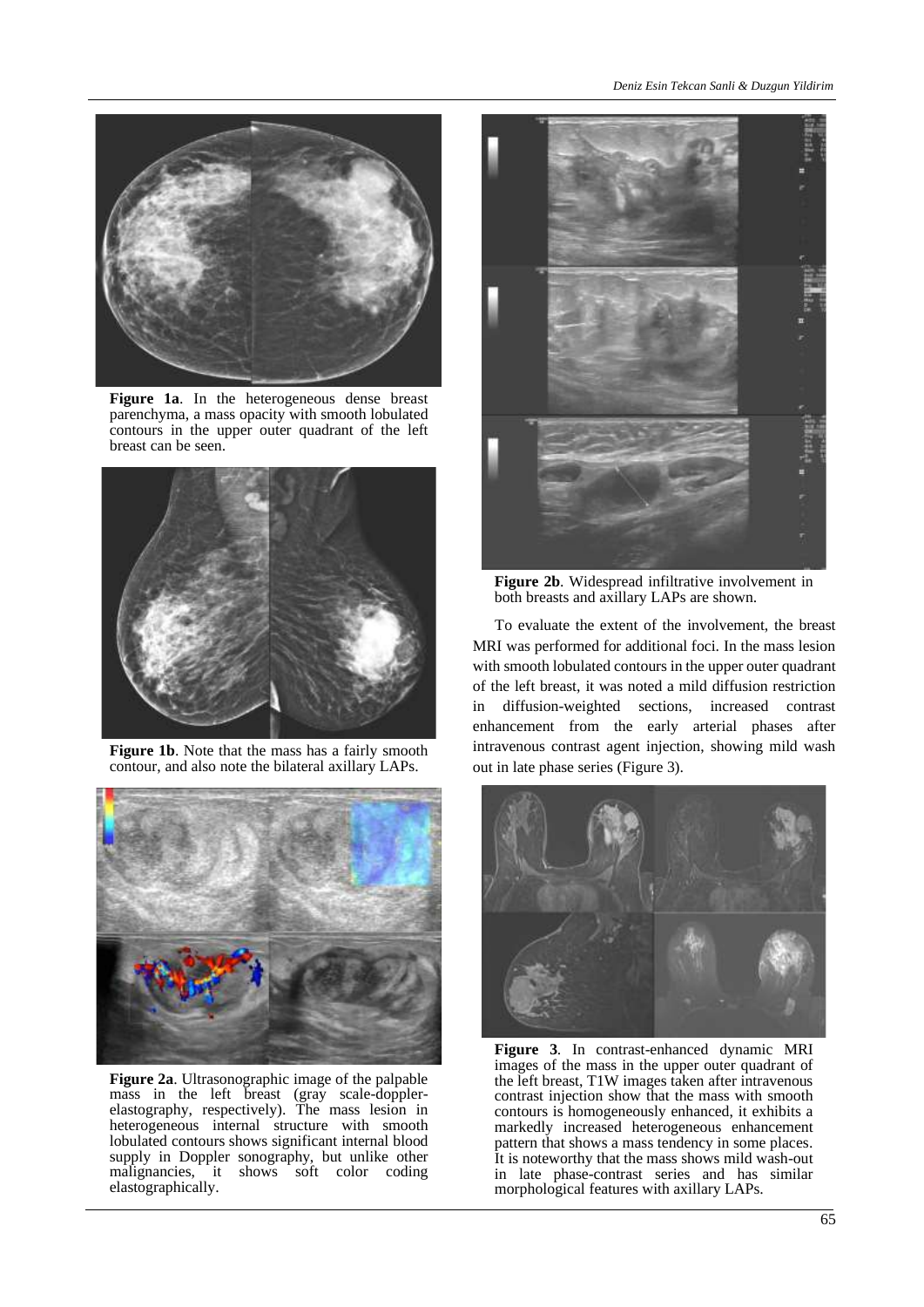A type 3 enhancement kinetics were detected in the post-contrast dynamic series. Similar nodular lesions of smaller size were observed in both breasts. In addition, increased asymmetric diffuse pathological enhancement in the left breast parenchyma compared to the right, and a lobulated contoured mass with an approximately 4 cm long axis in the middle inner segment and bilateral axillary multiple pathological LAPs were observed. Core biopsy was performed from the mass lesion in the left breast, and heterogeneous parenchymal areas in both breasts (Figure 4). In immunohistochemical staining, CD20, CD23, BCL2 +, MUM1 + positive; CD5, CD10, BCL6 (-) negative B lymphocytes showing atypical proliferation were detected. The Ki-67 proliferation index was 95%, C-MYC was>40%, and the case was evaluated as double-hit bilateral breast lymphoma. The patient was referred to the medical oncology and hematology outpatient clinic without any surgical treatment.



**Figure 4**. Core biopsy images of the LAP-like mass in the left breast and breast tissue with infiltrative involvement.

## **Discussions**

Primary breast lymphoma represents about 0.5% of all malignant breast cancers, while approximately 3% of extranodal lymphomas are seen in the breast [3,4]. It shows a bimodal age distribution and makes two peaks in the 4th and 7th decades [4]. Generally, diffuse large B-cell non-Hodgkin lymphoma is seen, and a small portion of it is associated with breast implants called Breast Implant-

Associated Anaplastic Large Cell Lymphoma (BIA-ALCL) [3]. The most common type is unilateral involvement which presents as a painless mass. Bilateral involvement is less common and is seen at a younger age [3]. Although our case was 47 years old, it is different in this respect because of bilateral diffuse involvement. The most common mammography finding is mass opacity with smooth contours. The skin edema and thickening are usually associated with high grade. It is seen as a mass lesion with smooth contours showing increased blood supply by color doppler sonography on ultrasonography. It can be isolated or accompanied by patchy heterogeneous areas. In our case, there were widespread heterogeneous hypoechoic areas in ultrasonography, and a smoothly contoured mass.

When the sonographic findings were evaluated in our case, the inflammatory breast cancer was not considered in the patient with bilateral widespread parenchymal involvement because there was no significant effusion in the breast parenchyma or skin. There was no redness, edema or orange-peel appearance on the breast skin. Medullary carcinoma was not considered, because it is mostly a painless soft mass without infiltrative spread. However, in our case, infiltrative spread was detected sonographically in both breasts. Mastitis was not considered, because there was no breast tenderness or redness in the patient without a history of lactation.

Although phyllodes tumor was included among the differential diagnoses in the patient with a rapidly developing painless mass lesion in the left breast, multicentric-multifocal invasive ductal or lobular carcinoma was considered as the main possibility due to bilateral widespread parenchymal infiltrative involvement [4]. However, when neck and inguinal ultrasonography was performed in terms of differential diagnosis of lymphoma in a patient with bilateral axillary diffuse LAPs, similar diffuse LAPs were observed at these levels. For this reason, it was thought that the palpable lesion in the left breast might be a LAP, and the diagnosis was thought as lymphoma with bilateral breast involvement. As a consequence, an MRI was performed to establish extension.

Lymphoma involvements and LAPs are usually isointense in T1 weighted sequences and hyperintense in T2 weighted sequences, generally shows plateau (Type 2) enhancement kinetics on MRI [5]. PET / CT is important in staging. Homogeneous uptake with SUV max value of about 10 is seen. Primary breast lymphoma staging is done according to the Ann Arbor staging system [6]. It is classified as stage 1 if the involvement is limited to the breast, stage 2 if there are more than 2 axillary lymph nodes at the same side with breast involvement, stage 3 if there is lymph node involvement on both sides, and stage 4 if there